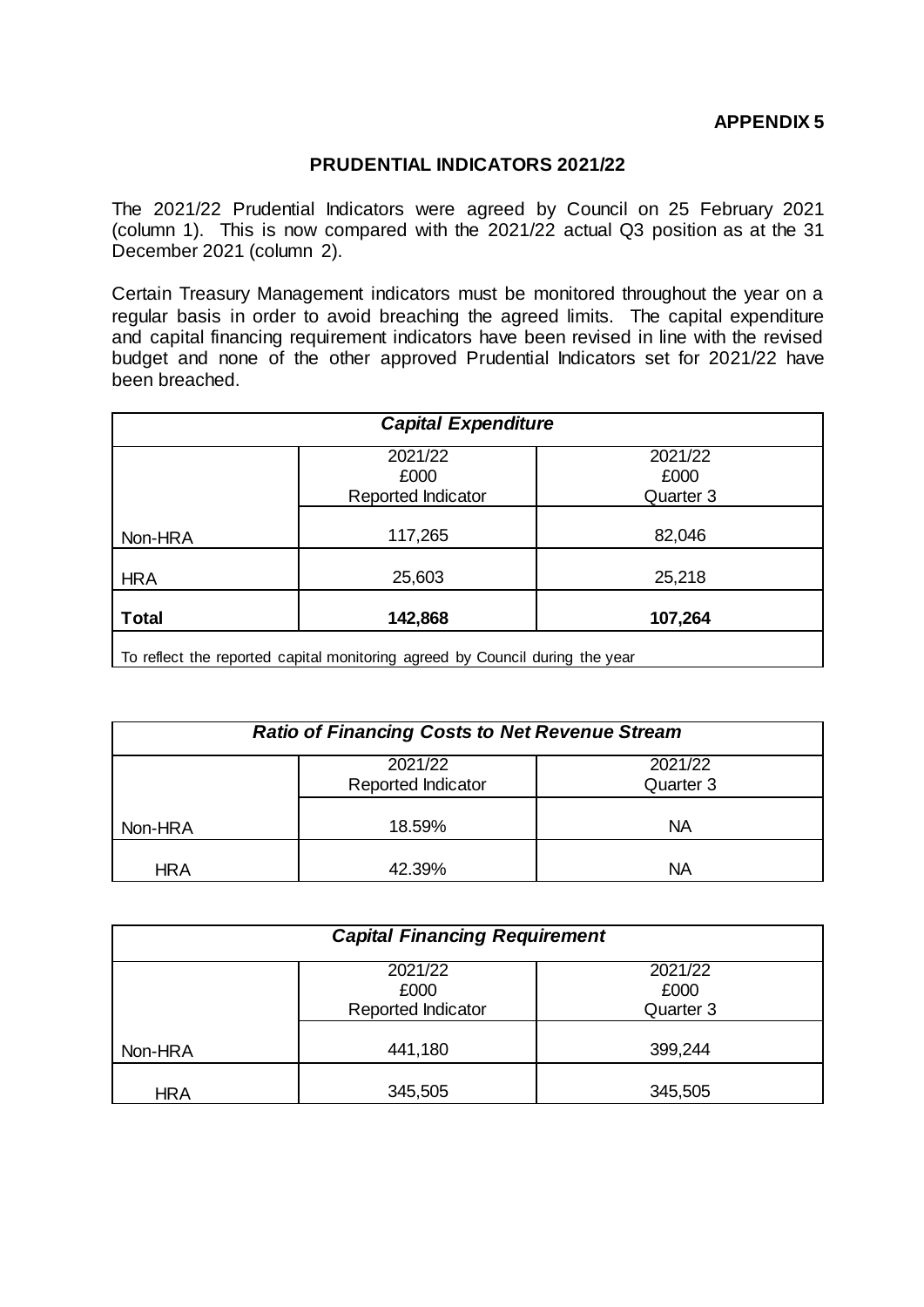| <b>Authorised Limit for External Debt</b> |         |  |  |
|-------------------------------------------|---------|--|--|
| 2021/22<br>£000<br>Reported Indicator     |         |  |  |
| <b>Borrowing</b>                          | 865,000 |  |  |
| Other Long Term Liabilities               | 0       |  |  |
| <b>Total</b>                              | 865,000 |  |  |
| Maximum YTD Debt £668.684m                |         |  |  |

| <b>Operational Boundary for External Debt</b> |         |  |  |
|-----------------------------------------------|---------|--|--|
| 2021/22<br>£000<br>Reported Indicator         |         |  |  |
| Borrowing                                     | 850,000 |  |  |
| <b>Other Long Term Liabilities</b>            | 0       |  |  |
| <b>Total</b><br>Maximum YTD Debt £668.684m    | 850,000 |  |  |

The Council's actual external debt at 31 December 2021 was £660.572m. It should be noted that actual external debt is not directly comparable to the Authorised Limit and Operational Boundary, since the actual external debt reflects the position at one point in time.

## *Estimated Incremental Impact on Council Tax and Housing Rents*

This indicator is set at the time the Council's budget is set. Therefore, there is no requirement for this Indicator to be monitored on a quarterly or annual basis.

## *Adherence to CIPFA code on Treasury Management*

The Council has adopted the CIPFA Code of Practice for Treasury Management in the Public Services.